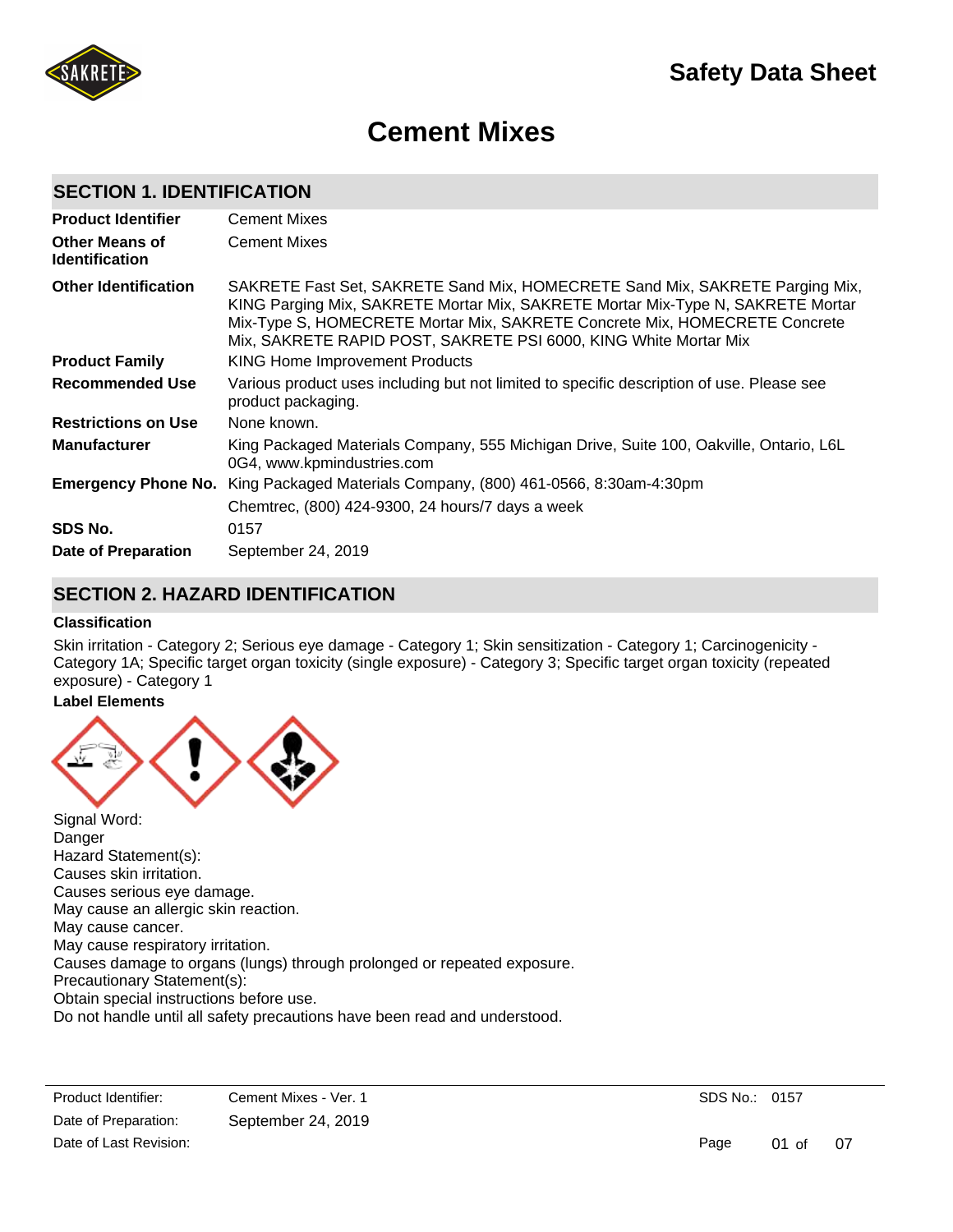Wash hands thoroughly after handling.

Contaminated work clothing must not be allowed out of the workplace.

Wear protective gloves/protective clothing/eye protection/face protection.

Use only outdoors or in a well-ventilated area.

Do not breathe dust/fume/gas/mist/vapours/spray.

Do not eat, drink or smoke when using this product.

IF exposed or concerned: Get medical advice/attention.

IF ON SKIN: Wash with plenty of water.

Take off contaminated clothing and wash it before reuse.

If skin irritation or rash occurs: Get medical advice/attention.

IF IN EYES: Rinse cautiously with water for several minutes. Remove contact lenses, if present and easy to do. Continue rinsing.

Immediately call a POISON CENTRE or doctor.

IF INHALED: Remove person to fresh air and keep comfortable for breathing.

Call a POISON CENTRE or doctor if you feel unwell.

Store locked up.

Store in a well-ventilated place. Keep container tightly closed.

Dispose of contents and container in accordance with local, regional, national and international regulations.

30% of the mixture consists of ingredient(s) of unknown acute toxicity.

#### **Other Hazards**

None known.

# **SECTION 3. COMPOSITION/INFORMATION ON INGREDIENTS**

#### Mixture:

| <b>CAS No.</b> | %      |                |                                      |
|----------------|--------|----------------|--------------------------------------|
| 65997-15-1     | 30-60% | Not applicable |                                      |
| 14808-60-7     | 65-85% | Not applicable |                                      |
|                |        |                | <b>Other Identifiers Other Names</b> |

#### **Notes**

The exact percentage (concentration) of composition has been withheld as a trade secret in accordance with paragraph (i) of §1910.1200.

# **SECTION 4. FIRST-AID MEASURES**

# **First-aid Measures**

# **Inhalation**

Move to fresh air. Keep at rest in a position comfortable for breathing. Call a Poison Centre or doctor if you feel unwell.

# **Skin Contact**

Rinse with lukewarm, gently flowing water for 5 minutes. Take off immediately contaminated clothing, shoes and leather goods (e.g. watchbands, belts). Thoroughly clean clothing, shoes and leather goods before reuse or dispose of safely. If skin irritation or a rash occurs, get medical advice or attention.

#### **Eye Contact**

Immediately rinse the contaminated eye(s) with lukewarm, gently flowing water for 15-20 minutes, while holding the eyelid(s) open. Remove contact lenses, if present and easy to do. Immediately call a Poison Centre or doctor.

# **Ingestion**

Never give anything by mouth if person is rapidly losing consciousness, or is unconscious or convulsing. Do not induce vomiting. Get medical advice or attention if you feel unwell or are concerned.

# **Most Important Symptoms and Effects, Acute and Delayed**

If inhaled: can irritate the nose and throat. Can cause lung injury. If on skin: skin sensitizer. May cause an allergic skin reaction in some people. May cause moderate to severe irritation. If in eyes: causes moderate to severe irritation. Symptoms include sore, red eyes, and tearing. If swallowed: can irritate the mouth, throat and stomach. Symptoms may include nausea, vomiting, stomach cramps and diarrhea.

| Product Identifier:    | Cement Mixes - Ver. 1 |
|------------------------|-----------------------|
| Date of Preparation:   | September 24, 2019    |
| Date of Last Revision: |                       |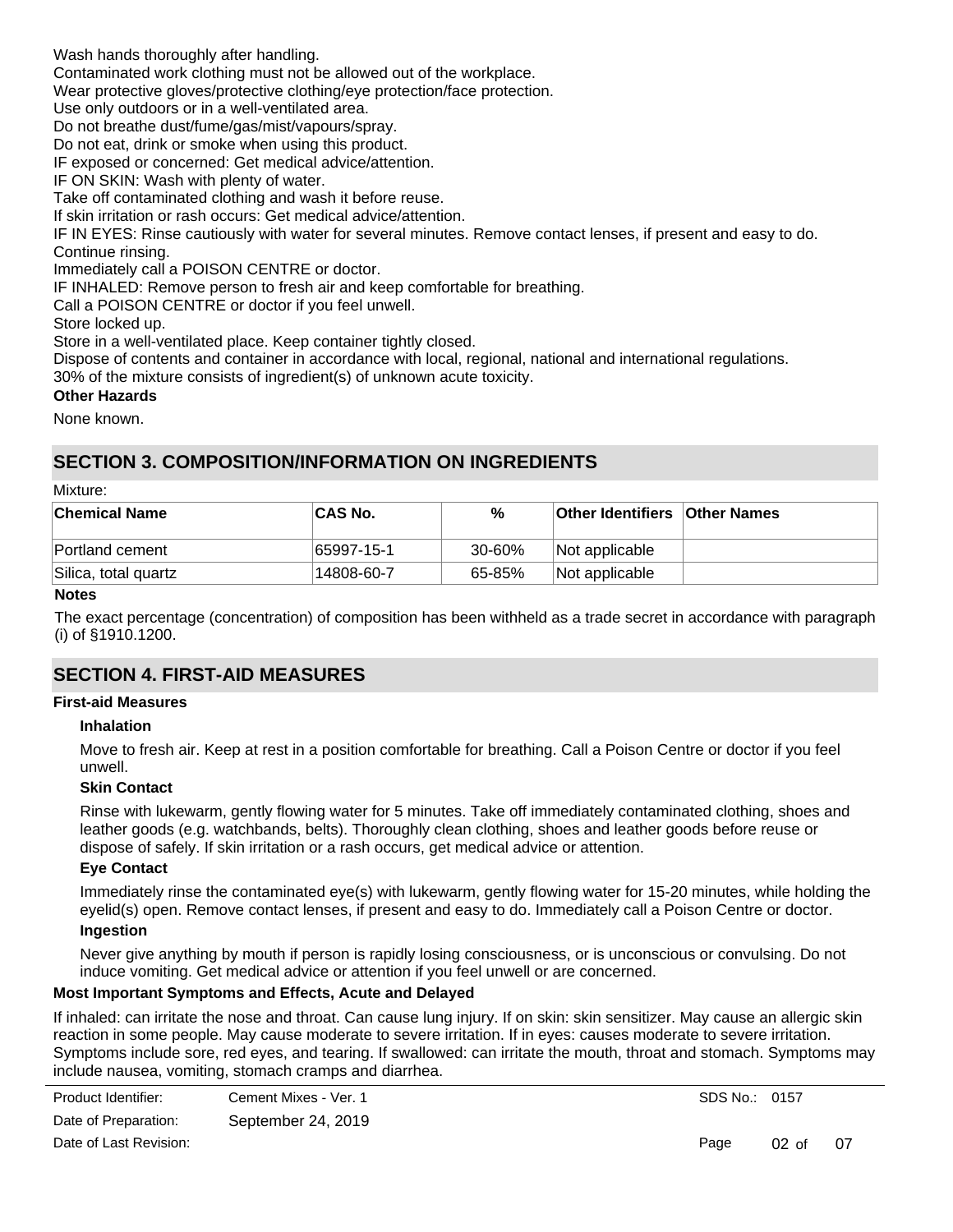# **Immediate Medical Attention and Special Treatment**

# **Special Instructions**

Not applicable.

# **SECTION 5. FIRE-FIGHTING MEASURES**

# **Extinguishing Media**

# **Suitable Extinguishing Media**

Not combustible. Use extinguishing agent suitable for surrounding fire.

# **Unsuitable Extinguishing Media**

None known.

# **Specific Hazards Arising from the Product**

This product presents no unusual hazards in a fire situation.

# **Special Protective Equipment and Precautions for Fire-fighters**

Approach fire from upwind to avoid hazardous vapours or gases.

Fire-fighters may enter the area if positive pressure SCBA and full Bunker Gear is worn.

# **SECTION 6. ACCIDENTAL RELEASE MEASURES**

# **Personal Precautions, Protective Equipment, and Emergency Procedures**

Use the personal protective equipment recommended in Section 8 of this safety data sheet. Evacuate the area immediately. Isolate the hazard area. Keep out unnecessary and unprotected personnel.

# **Environmental Precautions**

It is good practice to prevent releases into the environment. Do not allow into any sewer, on the ground or into any waterway.

# **Methods and Materials for Containment and Cleaning Up**

Collect using shovel/scoop or approved HEPA vacuum and place in a suitable container for disposal. Avoid generating dust.

# **SECTION 7. HANDLING AND STORAGE**

# **Precautions for Safe Handling**

Avoid repeated or prolonged skin contact. Do not swallow. Do not breathe in this product. Avoid generating dusts. Keep containers tightly closed when not in use or empty. Do NOT eat, drink or store food in work areas.

# **Conditions for Safe Storage**

Store in the original, labelled, shipping container. Store in an area that is: dry, well-ventilated. Protect product from contact with water, including humidity. Prevent rainwater and ground water from reaching storage area.

# **SECTION 8. EXPOSURE CONTROLS/PERSONAL PROTECTION**

# **Control Parameters**

|                      | <b>ACGIH TLV®</b>                  |             | <b>OSHA PEL</b>           |                | <b>AIHA WEEL</b> |            |
|----------------------|------------------------------------|-------------|---------------------------|----------------|------------------|------------|
| <b>Chemical Name</b> | <b>TWA</b>                         | <b>STEL</b> | <b>TWA</b>                | <b>Ceiling</b> | 8-hr TWA         | <b>TWA</b> |
| Portland cement      | 1 mg/m $3(R)$<br>A4                |             | $5 \text{ mg/m}$ 3<br>(R) |                |                  |            |
| Silica, total quartz | $ 0.05 \text{ mg/m3} $<br>$(R)$ A2 |             | $ 0.1 \text{ mg/m}3$      |                |                  |            |

# **Appropriate Engineering Controls**

Use local exhaust ventilation, if general ventilation is not adequate to control amount in the air.

# **Individual Protection Measures**

| Product Identifier:    | Cement Mixes - Ver. 1 |
|------------------------|-----------------------|
| Date of Preparation:   | September 24, 2019    |
| Date of Last Revision: |                       |

Page 03 of 07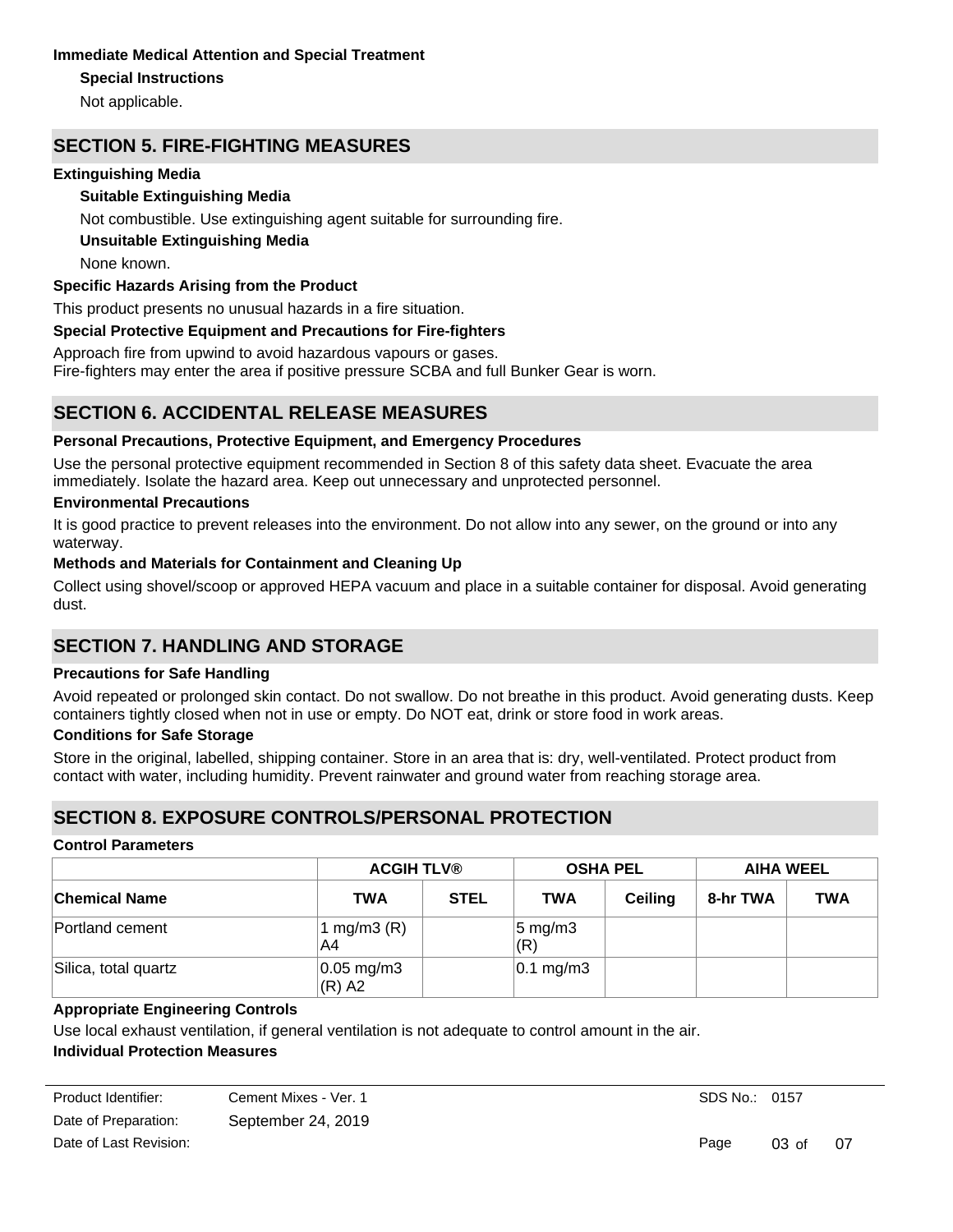### **Eye/Face Protection**

Safety eyewear complying with an approved standard should be used when a risk assessment indicates this is necessary.

### **Skin Protection**

Chemical-resistant, impervious gloves complying with an approved standard should be worn at all times when handling chemical products if a risk assessment indicates this is necessary. Choose body protection in relation to its type, to the concentration and amount of dangerous substances, and to the specific work-place.

#### **Respiratory Protection**

Wear a NIOSH approved particulate respirator equipped with an N95, R95, or P95 filter.

# **SECTION 9. PHYSICAL AND CHEMICAL PROPERTIES**

| <b>Basic Physical and Chemical Properties</b>                |                                                          |
|--------------------------------------------------------------|----------------------------------------------------------|
| Appearance                                                   | Grey powder.                                             |
| Odour                                                        | <b>Odourless</b>                                         |
| <b>Odour Threshold</b>                                       | Not available                                            |
| рH                                                           | Not available                                            |
| <b>Melting Point/Freezing Point</b>                          | Not available (melting); Not available (freezing)        |
| <b>Initial Boiling Point/Range</b>                           | Not available                                            |
| <b>Flash Point</b>                                           | Not available                                            |
| <b>Evaporation Rate</b>                                      | Not available                                            |
| <b>Flammability (solid, gas)</b>                             | Not applicable                                           |
| <b>Upper/Lower Flammability or</b><br><b>Explosive Limit</b> | Not available (upper); Not available (lower)             |
| <b>Vapour Pressure</b>                                       | Not available                                            |
| Vapour Density (air = 1)                                     | Not available                                            |
| Relative Density (water $= 1$ )                              | 2.5                                                      |
| <b>Solubility</b>                                            | Not available in water; Not available (in other liquids) |
| <b>Partition Coefficient,</b><br>n-Octanol/Water (Log Kow)   | Not available                                            |
| <b>Auto-ignition Temperature</b>                             | Not available                                            |
| <b>Decomposition Temperature</b>                             | Not available                                            |
| <b>Viscosity</b>                                             | Not available (kinematic); Not available (dynamic)       |
| <b>Other Information</b>                                     |                                                          |
| <b>Physical State</b>                                        | Solid                                                    |

# **SECTION 10. STABILITY AND REACTIVITY**

#### **Reactivity**

**Chemical Stability** Normally stable. **Conditions to Avoid** Water, moisture or humidity. **Incompatible Materials** None known. **Hazardous Decomposition Products** Under normal conditions of storage and use, hazardous decomposition products should not be produced. **Possibility of Hazardous Reactions** None expected under normal conditions of storage and use. Not reactive under normal conditions of use.

Date of Preparation: September 24, 2019 Product Identifier: Cement Mixes - Ver. 1 Date of Last Revision:

SDS No.: 0157

Page 04 of 07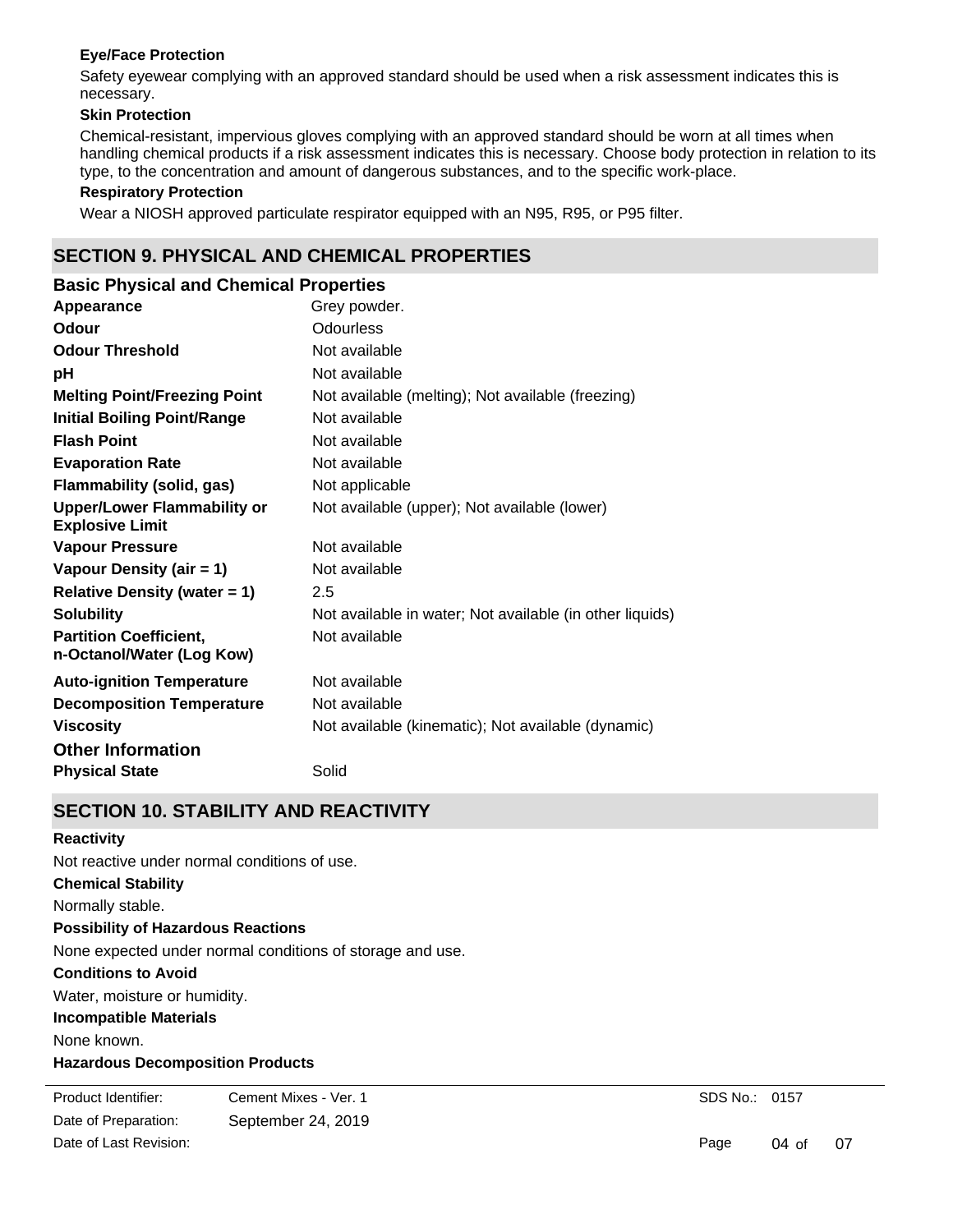Under normal conditions of storage and use, hazardous decomposition products should not be produced.

# **SECTION 11. TOXICOLOGICAL INFORMATION**

### **Likely Routes of Exposure**

Inhalation; skin contact; eye contact; ingestion.

#### **Acute Toxicity**

| <b>Chemical Name</b> | <b>LC50</b> | $ LD50$ (oral)  | LD50 (dermal) |
|----------------------|-------------|-----------------|---------------|
| Silica, total quartz |             | 500 mg/kg (rat) |               |

#### **Skin Corrosion/Irritation**

May cause moderate or severe irritation based on information for closely related materials.

#### **Serious Eye Damage/Irritation**

May cause serious eye damage based on information for closely related materials.

# **STOT (Specific Target Organ Toxicity) - Single Exposure**

#### **Inhalation**

May cause severe nose and throat irritation, severe lung injury.

# **Skin Absorption**

No information was located.

# **Ingestion**

May be harmful based on information for closely related materials.

#### **Aspiration Hazard**

Can cause lung damage if aspirated based on human experience.

# **STOT (Specific Target Organ Toxicity) - Repeated Exposure**

Causes irritation of the respiratory system. Respiratory tract injury has been observed. Respirable crystalline silica in the form of quartz or cristobalite from occupational sources is listed by the International Agency for Research on Cancer (IARC) and National Toxicology Program (NTP) as a lung carcinogen. Prolonged exposure to respirable crystalline silica has been known to cause silicosis, a lung disease, which may be disabling. While there may be a factor of individual susceptibility to a given exposure to respirable silica dust, the risk of contracting silicosis and the severity of the disease is clearly related to the amount of dust exposure and the length of time (usually years) of exposure.

# **Respiratory and/or Skin Sensitization**

May cause an allergic reaction (skin sensitization) based on information for closely related chemicals.

# **Carcinogenicity**

| <b>Chemical Name</b> | <b>IARC</b> | <b>ACGIH®</b>   | <b>NTP</b>       | <b>OSHA</b> |
|----------------------|-------------|-----------------|------------------|-------------|
| Silica, total quartz | Group       | IA <sub>2</sub> | Known carcinogen |             |

# May cause cancer.

### **Reproductive Toxicity**

**Development of Offspring**

No information was located.

**Sexual Function and Fertility**

No information was located.

# **Effects on or via Lactation**

No information was located.

# **Germ Cell Mutagenicity**

No information was located.

# **Interactive Effects**

No information was located.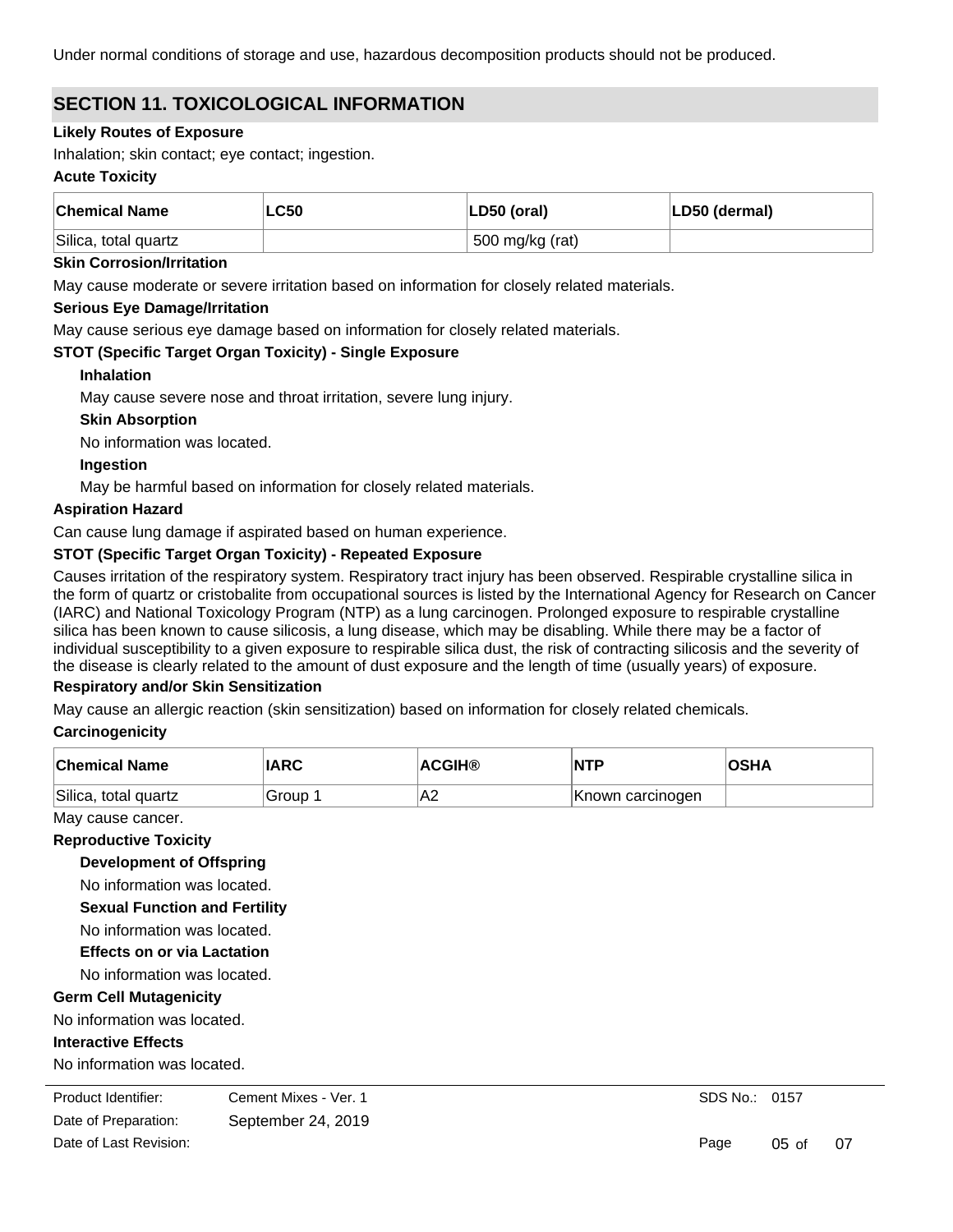# **SECTION 12. ECOLOGICAL INFORMATION**

# **Ecotoxicity**

May cause long lasting harmful effects to aquatic life.

**Persistence and Degradability**

No information was located.

**Bioaccumulative Potential**

No information was located.

# **Mobility in Soil**

No information was located.

# **Other Adverse Effects**

There is no information available.

# **SECTION 13. DISPOSAL CONSIDERATIONS**

# **Disposal Methods**

Contact local environmental authorities for approved disposal or recycling methods in your jurisdiction.

# **SECTION 14. TRANSPORT INFORMATION**

Not regulated under US DOT Regulations.

**Environmental Hazards** Not applicable

**Special Precautions** Not applicable

# **Transport in Bulk According to Annex II of MARPOL 73/78 and the IBC Code**

Not applicable

# **SECTION 15. REGULATORY INFORMATION**

# **Safety, Health and Environmental Regulations**

# **Canada**

This product has been classified in accordance with the hazard criteria of the Controlled Products Regulations and the SDS contains all of the information required by the Controlled Products Regulations.

# **USA**

# **Toxic Substances Control Act (TSCA) Section 8(b)**

All ingredients are on the TSCA Inventory or are exempt from TSCA Inventory requirements under 40 CFR 720.

# **Additional USA Regulatory Lists**

This product contains a chemical known to the State of California to cause cancer.

# **SECTION 16. OTHER INFORMATION**

| <b>SDS Prepared By</b>     | King Packaged Materials Company                                                                                                                                                                                                                                                                                                                                                                                                                                                                                                                                       |               |         |    |  |  |  |
|----------------------------|-----------------------------------------------------------------------------------------------------------------------------------------------------------------------------------------------------------------------------------------------------------------------------------------------------------------------------------------------------------------------------------------------------------------------------------------------------------------------------------------------------------------------------------------------------------------------|---------------|---------|----|--|--|--|
| Phone No.                  | 905-639-2993                                                                                                                                                                                                                                                                                                                                                                                                                                                                                                                                                          |               |         |    |  |  |  |
| <b>Date of Preparation</b> | September 24, 2019                                                                                                                                                                                                                                                                                                                                                                                                                                                                                                                                                    |               |         |    |  |  |  |
| <b>Disclaimer</b>          | To the best of our knowledge, the information contained herein is accurate. However, neither<br>King Packaged Materials Company, nor any of its subsidiaries, assumes any liability<br>whatsoever for the accuracy or completeness of the information contained herein. Final<br>determination of suitability of any material is the sole responsibility of the user. All materials<br>may present unknown hazards and should be used with caution. Although certain hazards are<br>described herein, we cannot guarantee that these are the only hazards that exist. |               |         |    |  |  |  |
| Product Identifier:        | Cement Mixes - Ver. 1                                                                                                                                                                                                                                                                                                                                                                                                                                                                                                                                                 | SDS No.: 0157 |         |    |  |  |  |
| Date of Preparation:       | September 24, 2019                                                                                                                                                                                                                                                                                                                                                                                                                                                                                                                                                    |               |         |    |  |  |  |
| Date of Last Revision:     |                                                                                                                                                                                                                                                                                                                                                                                                                                                                                                                                                                       | Page          | $06$ of | 07 |  |  |  |